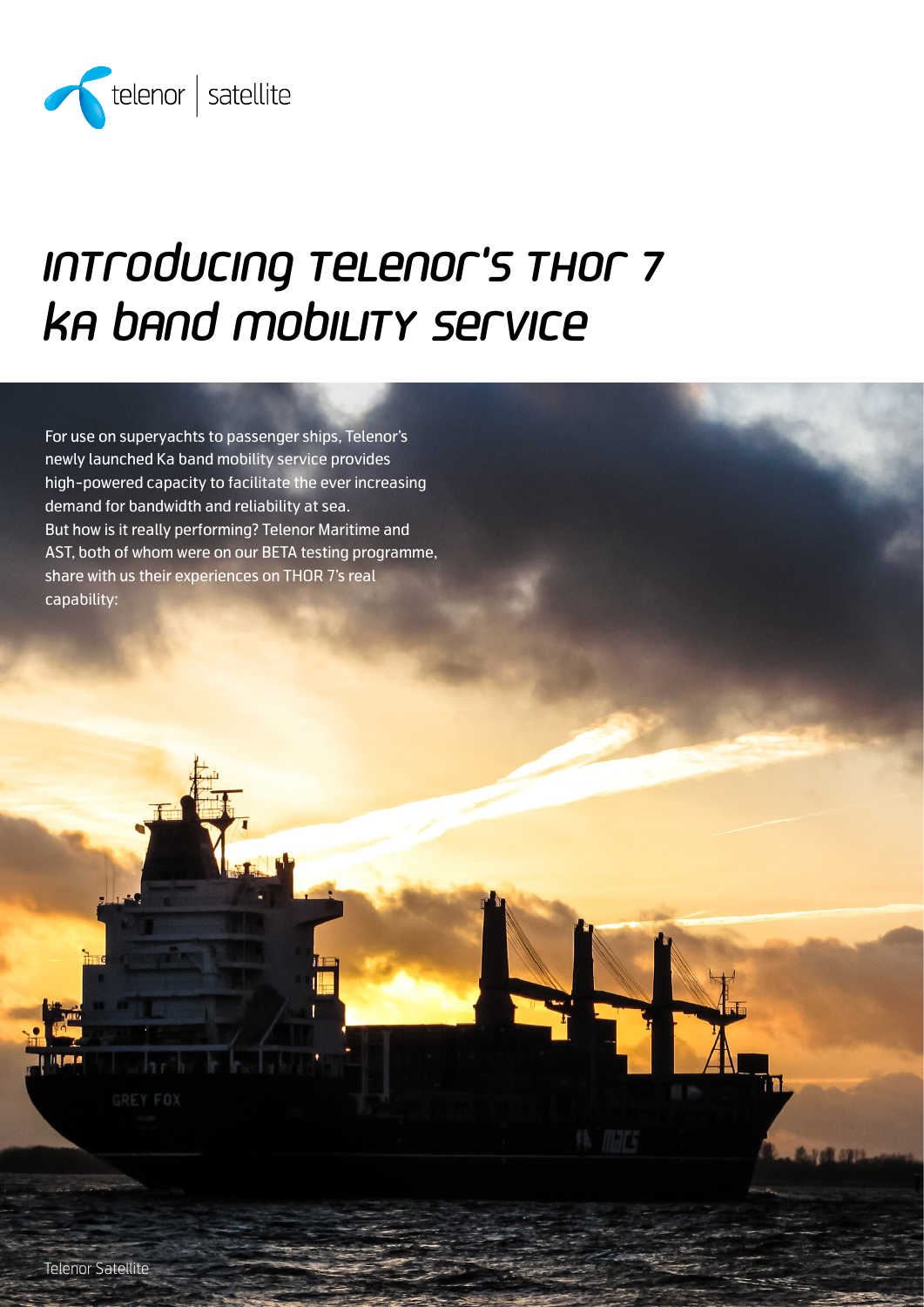

Mark Sykes, Director at AST

Mark Sykes, Director at AST, discusses the need for small antennas and how important Ka band services are for maritime communication services both today and tomorrow.

#### What type of vessels do you provide your managed services to and which applications are driving your business?

Our markets in maritime tend to be mainly the middle tier vessels such as OSVs, Tugs, Research and Survey, LNG transportation ships, higher end fishing, leisure yachts and super yachts. We see most demand for operational applications and crew welfare. Over the last few years the trend towards mobile devices has been huge. The crew welfare market is become ever richer with the applications delivered. It used to be about making phone calls but now crew have their own phones so they can use all their data apps. However, they also want to watch TV and stream videos. So the demand in the crew welfare segment alone has gone up orders of magnitude never seen before. Add to this the growth in monitoring assets onboard vessels, which has also increased dramatically. It's not just about positioning data, maps, weather and the basic operational environment. It's about predictive management systems so that you know you will have spares available for systems as you come into port, for example. If you combine the criticality of running an efficient operation together with the need to layer the management of the ship and the crew requirement, the need for data is increasing dramatically. It's almost a perfect storm for demand. Of course in delivering supply to that demand our customers want to pay the minimum possible whilst ensuring they get the most out of their communications spend. That's where AST's new INTEGRA network comes in - control and management of the communications link at the application level - a truly unique capability.

## Can you tell us about existing service limitations and the difference that the THOR 7 BETA testing has made?

One of the main ways in which the THOR 7 testing has helped is in terms of the use of smaller antennas. I must admit to being a little sceptical in the beginning, as to whether a 60cm versus a 1m could make that much difference but it really does. Also, the way you install some new Ka band antennas is significantly easier compared to the way in which antennas used to be installed. That makes a big difference on some vessels. I also think that the value that is being delivered is another step forward. If you put all those things together: the usability, the ease of installation, the cost and the size and weight of a 60cm antenna it makes a big difference for some vessels. Then combine these things with the track record that Telenor Satellite has in delivering reliability, robustness and customer service to service providers like AST, it is different to what we have seen before. A big improvement has been made.

#### How important is access to Ka band services for you as a provider of managed services at sea?

Ka is becoming an ever more critical and popular band to complement Ku. But it has different performance characteristics - better in very many respects. A lot of people talk about rain fade as an issue. On the two Ka systems we have tested on THOR 7, we have not experienced any rain fade issues. At the moment, our experience is that Ka band delivers a really good service and its price performance is very compelling. I think demand for Ka band will increase as long as it is delivered in the right way for the customer.

#### What is your overall assessment of the THOR 7 offering?

We have been very pleased with it. We have used a lot of different VSAT systems and vendors, but if you blend all the factors together and assess the proposition as a whole: Telenor Satellite as a provider, the price performance, Ka band, ease of installation, we are very excited by it. We think it has real market potential. We have already seen significantly more uptake during the BETA testing than we would have expected. In THOR 7 we are seeing very good market demand, especially in new sectors for VSAT, albeit regional, in markets where we have not seen that level of demand previously, so we are very optimistic. All our BETA customers will now become commercial customers and all those that have been waiting for the programme to complete will now be jumping on the bandwagon and it's exciting for us!